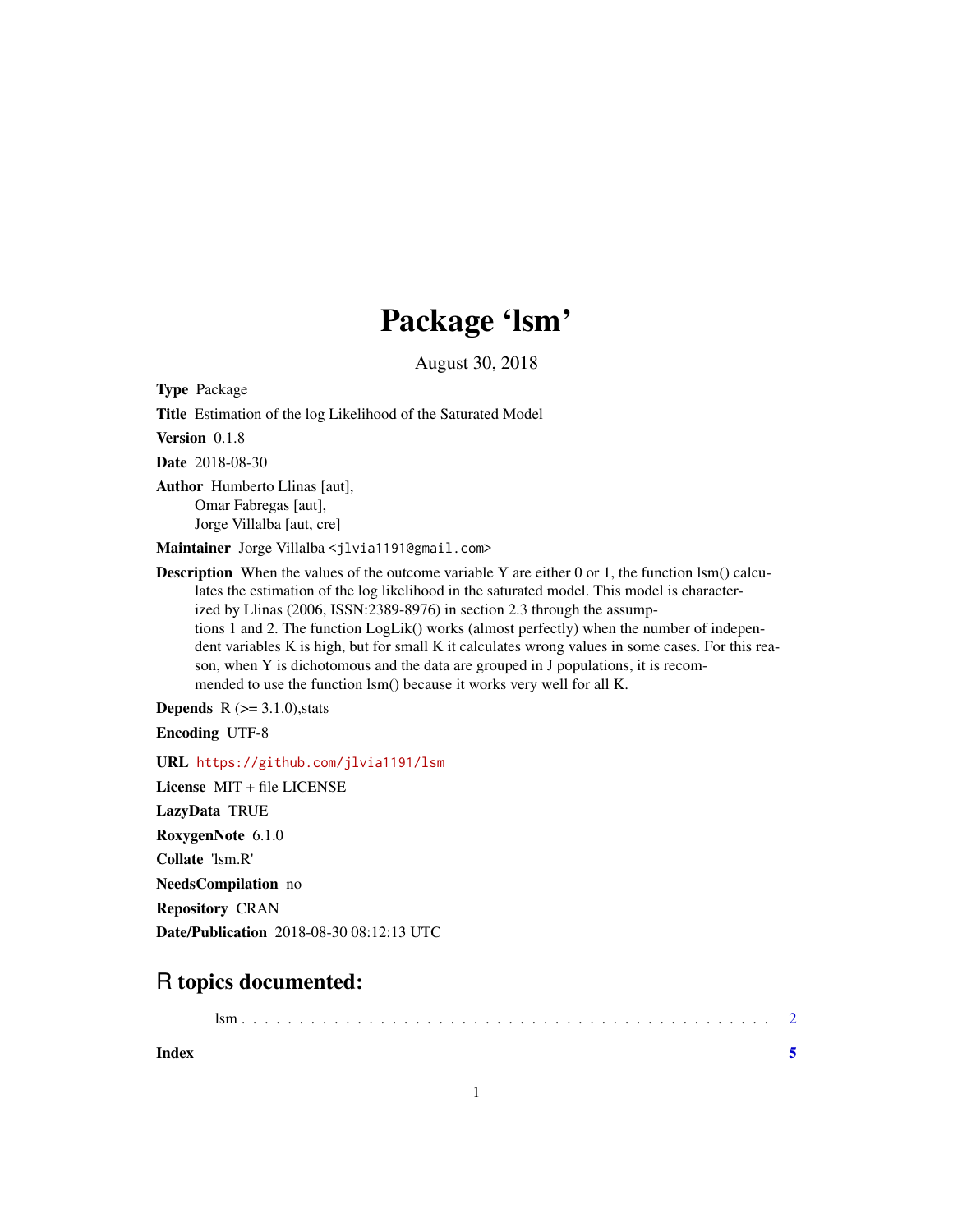### <span id="page-1-0"></span>Description

When the values of the outcome variable  $Y$  are either 0 or 1, the function 1sm() calculates the estimation of the log likelihood in the saturated model. This model is characterized by Llinas (2006, ISSN:2389-8976) in section 2.3 through the assumptions 1 and 2. If Y is dichotomous and the data are grouped in J populations, it is recommended to use the function lsm() because it works very well for all K.

### Usage

lsm(formula, data)

### Arguments

| formula | An expression of the form $y \sim$ model, where y is the outcome variable (binary<br>or dichotomous: its values are $0$ or 1).                                                                                                                                                       |
|---------|--------------------------------------------------------------------------------------------------------------------------------------------------------------------------------------------------------------------------------------------------------------------------------------|
| data    | an optional data frame, list or environment (or object coercible by as data frame<br>to a data frame) containing the variables in the model. If not found in data, the<br>variables are taken from environment (formula), typically the environment from<br>which $lsm()$ is called. |

### Details

The saturated model is characterized by the assumptions 1 and 2 presented in section 2.3 by Llinas (2006, ISSN:2389-8976).

### Value

lsm returns an object of class "lsm".

An object of class "lsm" is a list containing at least the following components:

|               | log_Likelihood Estimation of the log likelihood.                          |
|---------------|---------------------------------------------------------------------------|
| populations   | Total number J of populations in the model.                               |
| $z_{-}j$      | Value of Zj (the sum of the observations in the jth population).          |
| $n_i$         | Number of the observations in the jth population.                         |
| $p_{-}j$      | Estimation of p in the jth population.                                    |
| fitted.values | Value of the log_Likelihood in the jth population.                        |
| $v_j$         | Variance of the Bernoulli variables in the jth population.                |
| $m_j$         | Expected value of Z.                                                      |
| $V_{-}j$      | Variance of Z <sub>1</sub> .                                              |
| V             | Variance and covariance matrix of Z, the vector that contains all the Zj. |
|               |                                                                           |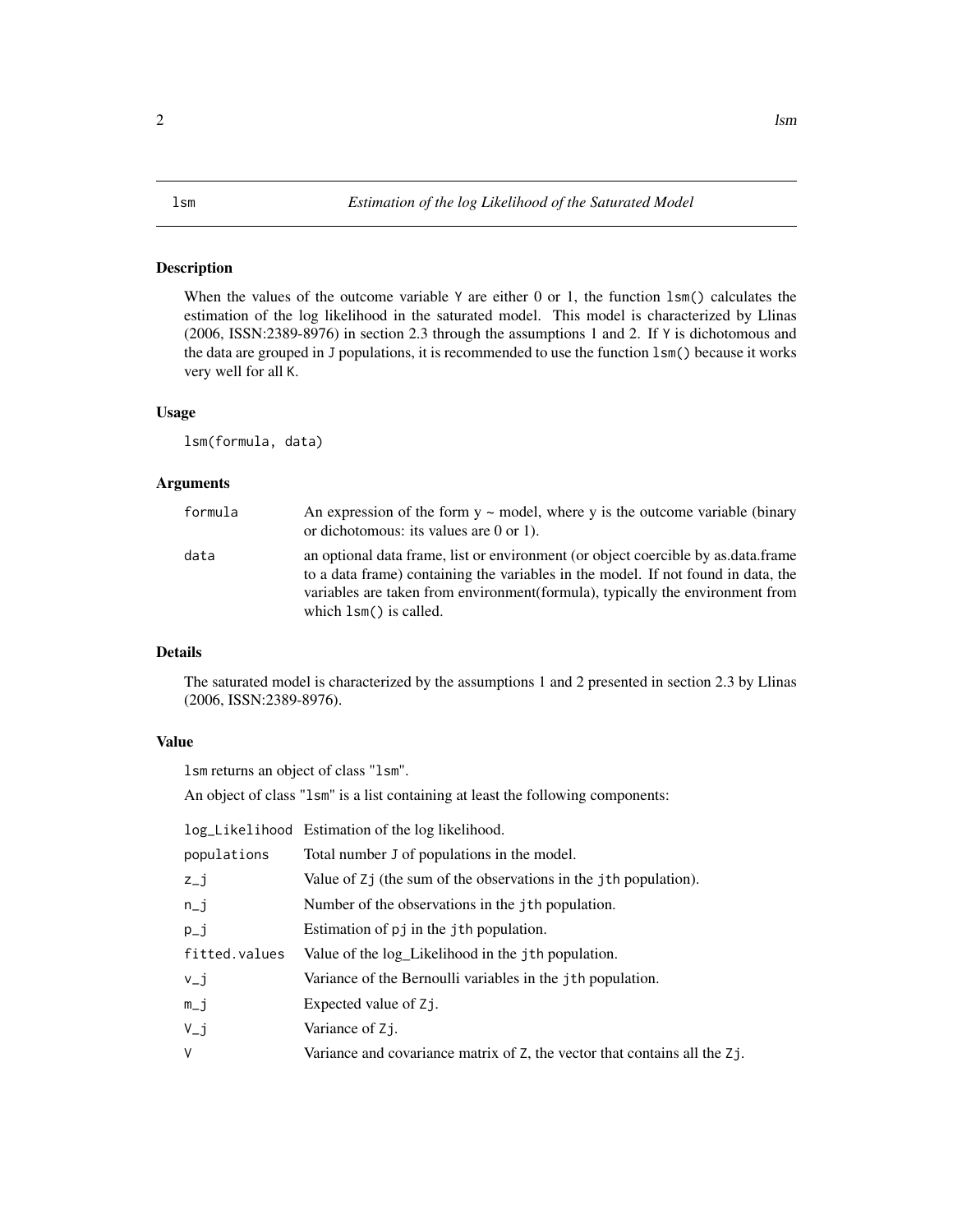| $S_p$  | Score vector of the model.       |
|--------|----------------------------------|
| $I_p$  | Information matrix of the model. |
| Zast_j | Standardized variable of Zj.     |

### Author(s)

Humberto Llinas Solano [aut], Universidad del Norte, Barranquilla-Colombia \ Omar Fabregas Cera [aut], Universidad del Norte, Barranquilla-Colombia \ Jorge Villalba Acevedo [cre, aut], Cartagena-Colombia.

### References

[1] Humberto Jesus Llinas. (2006). Accuracies in the theory of the logistic models. Revista Colombiana De Estadistica,29(2), 242-244.

[2] Hosmer, D. (2013). Wiley Series in Probability and Statistics Ser. : Applied Logistic Regression (3). New York: John Wiley & Sons, Incorporated.

### Examples

# Hosmer, D. (2013) page 3: Age and coranary Heart Disease (CHD) Status of 20 subjects:

AGE <- c(20, 23, 24, 25, 25, 26, 26, 28, 28, 29, 30, 30, 30, 30, 30, 30, 30, 32, 33, 33) CHD <- c(0, 0, 0, 0, 1, 0, 0, 0, 0, 0, 0, 0, 0, 0, 0, 1, 0, 0, 0, 0)

data <- data.frame (CHD, AGE)  $lsm$ (CHD  $\sim$  AGE, data)

# Other case.

y <- c(0, 0, 1, 0, 1, 0, 1, 0, 1, 0, 1, 0, 1, 0, 1, 1, 0, 1) x1 <- c(2, 2, 2, 2, 2, 5, 5, 5, 5, 6, 6, 6, 8, 8, 11, 11, 11, 1) x2 <- c(3, 3, 3, 3, 3, 6, 6, 6, 6, 8, 8, 8, 9, 9, 12, 12, 12, 12)  $x3 \leq c(4, 4, 4, 4, 7, 7, 7, 7, 9, 9, 9, 10, 10, 13, 13, 13, 13)$ x4 <- c(1, 1, 1, 1, 1, 9, 9, 9, 9, 10, 10, 10, 4, 4, 2, 2, 2, 2) x5 <- c(32, 32, 32, 32, 32, 20, 20, 20, 20, 21, 21, 21, 19, 19, 16, 16, 16, 16) x6 <- c(15, 15, 15, 15, 15, 18, 18, 18, 18, 16, 16, 16, 25, 25, 20, 20, 20, 20) x7 <- c(28, 28, 28, 28, 28, 23, 23, 23, 23, 32, 32, 32, 24, 24, 32, 32, 32, 32) x8 <- c(0, 0, 0, 0, 0, 1, 1, 1, 1, 0, 0, 0, 1, 1, 0, 0, 0, 0) x9 <- c(6, 6, 6, 6, 6, 10, 10, 10, 10, 11, 11, 11, 7, 7, 21, 21, 21, 21) x10 <- c(5, 5, 5, 5, 5, 6, 6, 6, 6, 7, 7, 7, 7, 7, 8, 8, 8, 8)

data <- data.frame (y, x1, x2, x3, x4, x5, x6, x7, x8, x9, x10)  $lsm(y \sim x1 + x2 + x3 + x4 + x5 + x6 + x7 + x8 + x9 + x10, data)$ 

## For more ease, use the following notation. lsm(y~., data)

## Other case.

y <- as.factor(c(1, 0, 1, 0, 1, 1, 1, 1, 0, 0, 1, 1))  $x1 \leftarrow as.factor(c(2, 2, 2, 5, 5, 5, 5, 8, 8, 11, 11, 11))$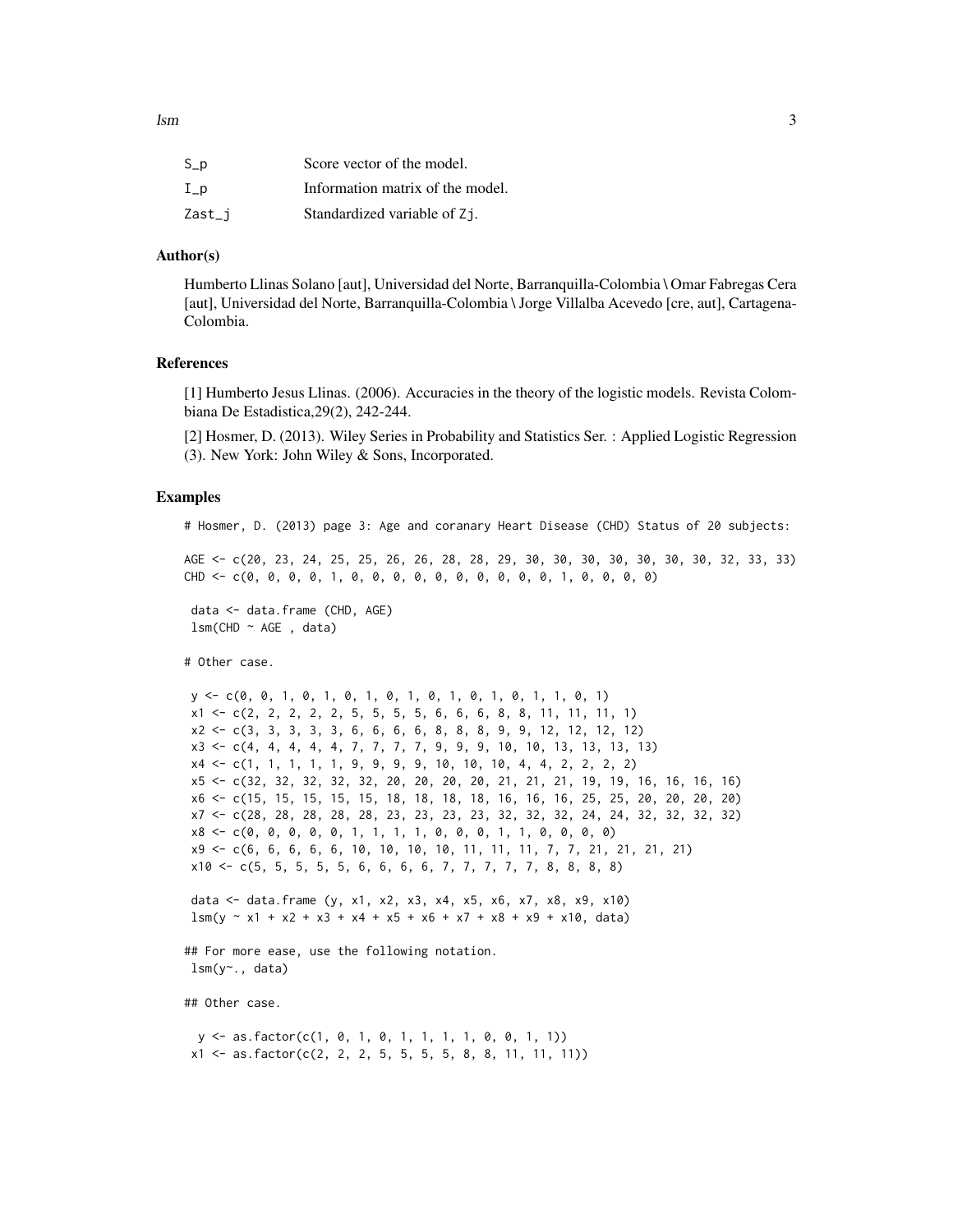```
x2 <- as.factor(c(3, 3, 3, 6, 6, 6, 6, 9, 9, 12, 12, 12))
x3 <- as.factor(c(4, 4, 4, 7, 7, 7, 7, 10, 10, 13, 13, 13))
x4 <- as.factor(c(1, 1, 1, 9, 9, 9, 9, 4, 4, 2, 2, 2))
x5 \leq -as.factor(c(5, 5, 5, 6, 6, 6, 7, 7, 8, 8, 8))data <- data.frame (y, x1, x2, x3, x4, x5)
lsm(y \sim x1 + x2 + x3 + x4 + x5, data)
```

```
## For more ease, use the following notation.
lsm(y~., data)
```